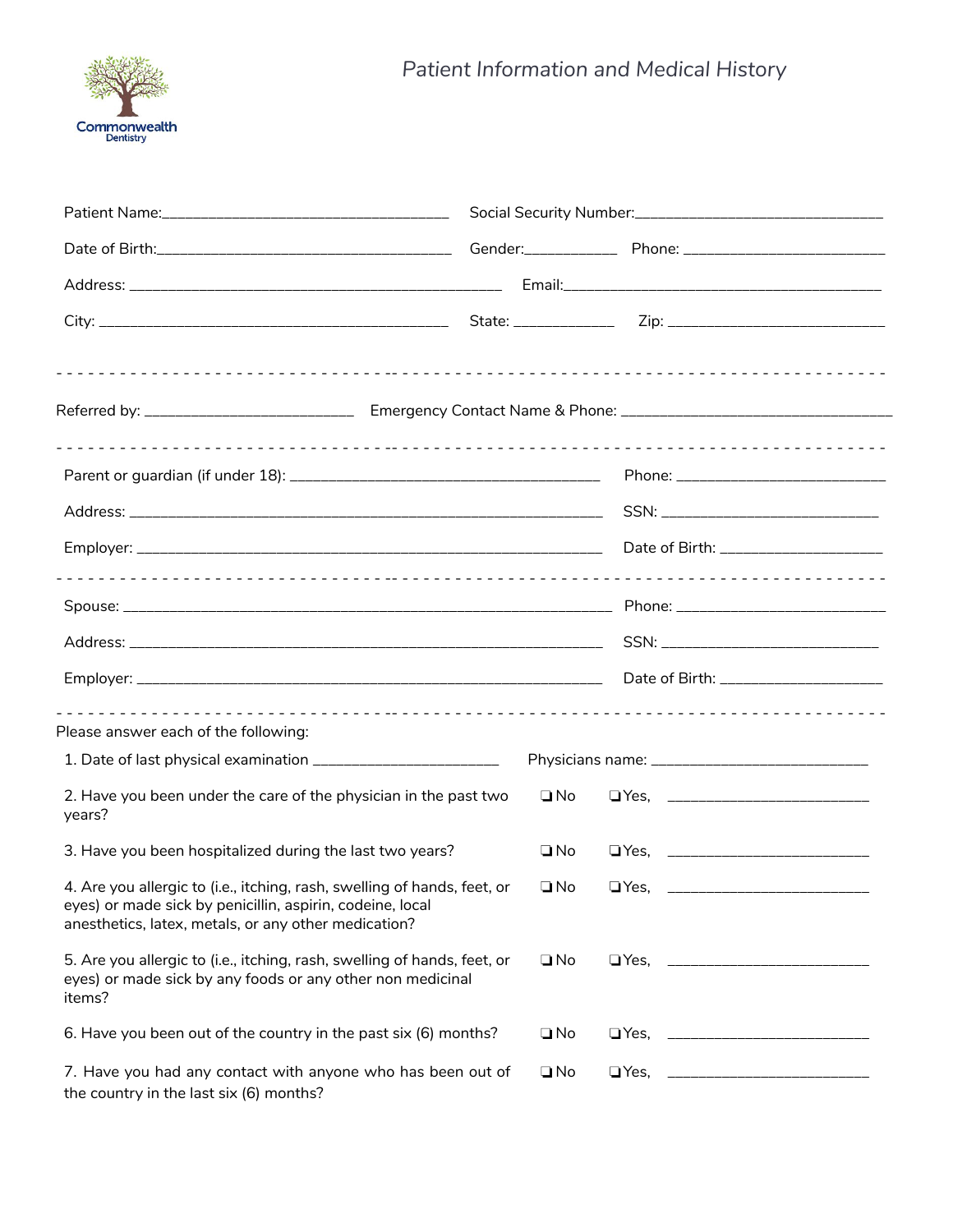## *Women* :

8. Are you pregnant? Weeks \_\_\_\_\_\_\_\_\_\_ □ No □ Yes Are you nursing? □ No □ Yes Are you taking birth control pills? □ No □ Yes

9. Check any of the following you have **had** or **have at present**:

| ❏      | <b>Heart Failure</b>        | ◘      | <b>Heart Disease</b>                     | $\Box$ | Angina Pectoris              | ◘      | <b>High Blood Pressure</b>              |
|--------|-----------------------------|--------|------------------------------------------|--------|------------------------------|--------|-----------------------------------------|
| ❏      | *Mitral Valve Prolaspe      | $\Box$ | *Any type of Transplant                  | ◘      | *Rheumatic Fever             | ◘      | *Autism                                 |
| $\Box$ | <b>Heart Pace Maker</b>     | ▫      | *Heart Murmur                            | $\Box$ | Angina                       | ❏      | Cancer                                  |
| $\Box$ | <b>Stroke</b>               | $\Box$ | <b>Heart Surgery</b>                     | $\Box$ | <b>Psychiatric Treatment</b> | $\Box$ | ADD/ADHD                                |
| ❏      | Kidney Disorder             | ▫      | Seizures/Epilepsy                        | ❏      | <b>Diabetes</b>              | ❏      | Emphysema                               |
| О      | Tuberculosis (TB)           | ▫      | <b>Ulcers</b>                            | $\Box$ | <b>Sinus Problems</b>        | ❏      | Hay Fever                               |
| О      | <b>Bruise Easily</b>        | $\Box$ | Asthma                                   | $\Box$ | <b>Radiation Treatment</b>   | $\Box$ | Chemotherapy                            |
| $\Box$ | Jaundice                    | $\Box$ | <b>Allergies or Hives</b>                | $\Box$ | Fainting/Dizzy Spells        | ◘      | Sickle Cell Disease                     |
| ❏      | Thyroid condition           | $\Box$ | Arthritis                                | $\Box$ | HIV Positive, ARC, AIDS      | ❏      | Alcoholism                              |
| $\Box$ | Drug addiction              | □      | Glaucoma                                 | $\Box$ | <b>Cortisone Medications</b> | ❏      | Hepatitis ________                      |
| ❏      | Liver Disease               | ▫      | <b>Cold Sores</b>                        | ◘      | <b>Blood Transfusion</b>     | ❏      | <b>Bleeding Disorder</b>                |
| $\Box$ | Herpes                      | ▫      | *Any type of Implant                     | ◘      | Use of Tobacco Products      | ▫      | Spina Bifida                            |
| Q      | *Congenital Heart<br>Defect | $\Box$ | <b>Heart Attack</b><br>Date ____________ | $\Box$ | Developmental Delays         | $\Box$ | *Artificial knee, hip or<br>other joint |
| $\Box$ | Alzhiemers/Dementia         | ◘      | Down Syndrome                            | ◘      | Parkinson's Disease          | ◘      | Oral or IV<br><b>Bisphosphonates</b>    |

\* Antibiotic premedication may be required prior to your appointment

\_\_\_\_\_\_\_\_\_\_\_\_\_\_\_\_\_\_\_\_\_\_\_\_\_\_\_\_\_\_\_\_\_\_\_\_\_\_\_\_\_\_\_\_\_\_\_\_\_\_\_\_\_\_\_\_\_\_\_\_\_\_\_\_\_\_\_\_\_\_\_\_\_\_\_\_\_\_\_\_\_\_\_\_\_\_\_\_\_\_\_\_\_\_\_\_\_\_\_\_\_\_\_\_\_\_\_\_

\_\_\_\_\_\_\_\_\_\_\_\_\_\_\_\_\_\_\_\_\_\_\_\_\_\_\_\_\_\_\_\_\_\_\_\_\_\_\_\_\_\_\_\_\_\_\_\_\_\_\_\_\_\_\_\_\_\_\_\_\_\_\_\_\_\_\_\_\_\_\_\_\_\_\_\_\_\_\_\_\_\_\_\_\_\_\_\_\_\_\_\_\_\_\_\_\_\_\_\_\_\_\_\_\_\_\_\_

10. Are there any other health concerns we should be aware of?

11. Please list all medications that you are currently taking (including over the counter medications, vitamins, or herbal remedies:

\_\_\_\_\_\_\_\_\_\_\_\_\_\_\_\_\_\_\_\_\_\_\_\_\_\_\_\_\_\_\_\_\_\_\_\_\_\_\_\_\_\_\_\_\_\_\_\_\_\_\_\_\_\_\_\_\_\_\_\_\_\_\_\_\_\_\_\_\_\_\_\_\_\_\_\_\_\_\_\_\_\_\_\_\_\_\_\_\_\_\_\_\_\_\_\_\_\_\_\_\_\_\_\_\_\_\_\_

\_\_\_\_\_\_\_\_\_\_\_\_\_\_\_\_\_\_\_\_\_\_\_\_\_\_\_\_\_\_\_\_\_\_\_\_\_\_\_\_\_\_\_\_\_\_\_\_\_\_\_\_\_\_\_\_\_\_\_\_\_\_\_\_\_\_\_\_\_\_\_\_\_\_\_\_\_\_\_\_\_\_\_\_\_\_\_\_\_\_\_\_\_\_\_\_\_\_\_\_\_\_\_\_\_\_\_\_

\_\_\_\_\_\_\_\_\_\_\_\_\_\_\_\_\_\_\_\_\_\_\_\_\_\_\_\_\_\_\_\_\_\_\_\_\_\_\_\_\_\_\_\_\_\_\_\_\_\_\_\_\_\_\_\_\_\_\_\_\_\_\_\_\_\_\_\_\_\_\_\_\_\_\_\_\_\_\_\_\_\_\_\_\_\_\_\_\_\_\_\_\_\_\_\_\_\_\_\_\_\_\_\_\_\_\_\_